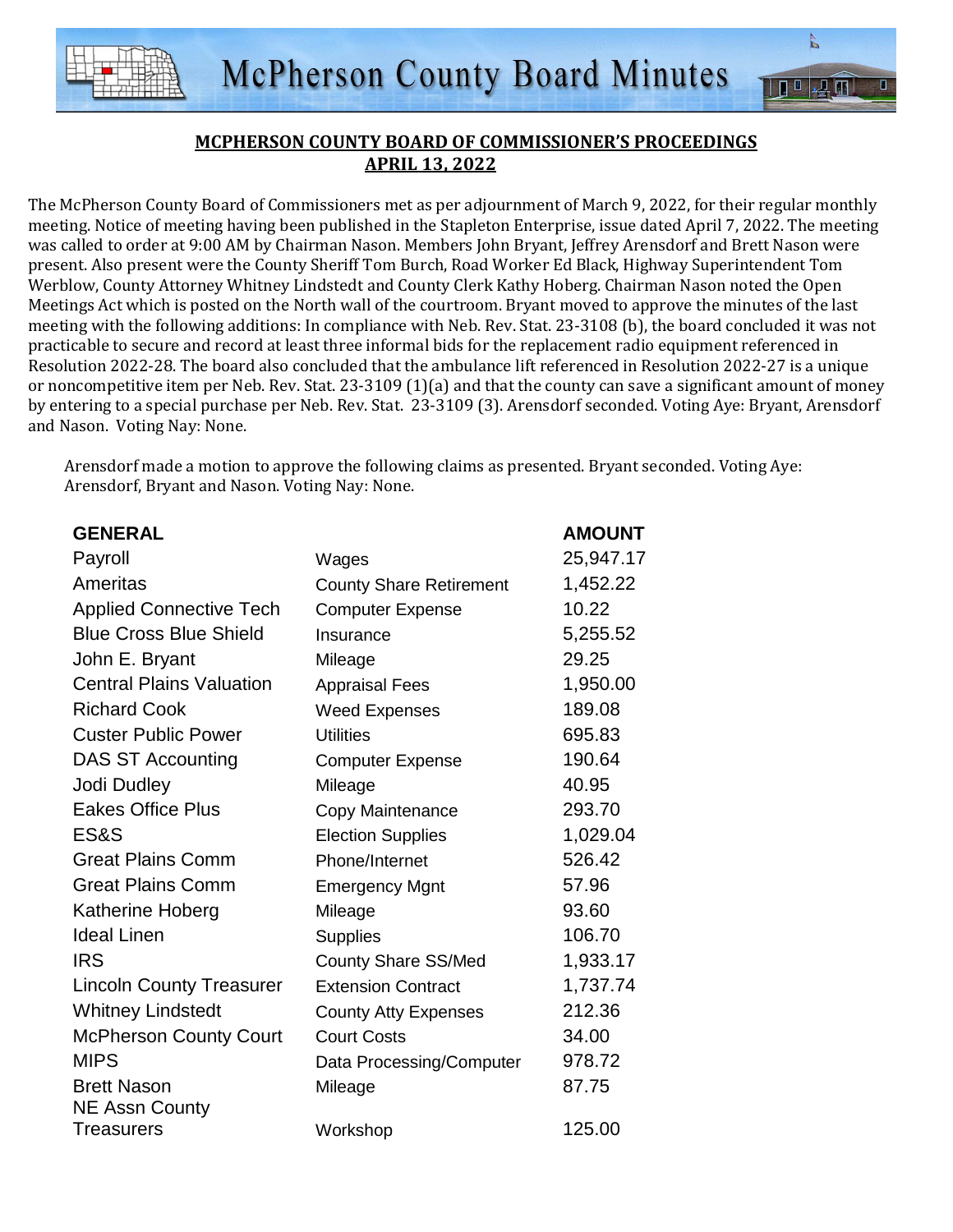

## McPherson County Board Minutes

| <b>NE Assn County Officials</b> | <b>Budget Workshop</b>             | 100.00   |
|---------------------------------|------------------------------------|----------|
| Nebraska State Patrol           | <b>Computer Expense</b>            | 56.25    |
| Neal Oil & Auto                 | Fuel                               | 678.00   |
| <b>Physicians Laboratory</b>    |                                    |          |
| Svcs.                           | <b>Autopsy Costs</b>               | 2,554.00 |
| Sandhills RC&D                  | Dues                               | 100.00   |
| <b>Staples Credit Plan</b>      | <b>Supplies</b>                    | 90.07    |
| <b>Stapleton Enterprise</b>     | Publishing/Supplies                | 659.60   |
| <b>US Bank</b>                  | Office/Janitor Supplies            | 71.28    |
| Viaero                          | <b>Sheriff Phone</b>               | 81.31    |
| Village of Stapleton            | <b>Trash Disposal/Equip Rental</b> | 2,480.00 |

| <b>AMOUNT</b> |
|---------------|
|               |

| Payroll                              | Wages                          | 12,402.63 |
|--------------------------------------|--------------------------------|-----------|
| Ace Hardware                         | <b>Supplies</b>                | 116.94    |
| Ameritas                             | <b>County Share Retirement</b> | 769.68    |
| <b>Blue Cross</b>                    | <b>County Share Insurance</b>  | 2,095.96  |
| Croell Inc.                          | Gravel                         | 4,000.27  |
| Fastenal Co.                         | <b>Shop Supplies</b>           | 7.67      |
| <b>Galaway Field Repair</b>          | Machine Repair                 | 14,345.00 |
| <b>Great Plains Comm</b>             | Telephone                      | 103.91    |
| <b>Inland Truck Parts</b>            | <b>Machine Repair</b>          | 10,244.60 |
| <b>IRS</b>                           | <b>County Share SS/Med</b>     | 946.44    |
| <b>JM Parts</b>                      | Machine Repair                 | 191.90    |
| McPherson Co.                        |                                |           |
| Inheritance                          | <b>Reimbursement Payments</b>  | 5,337.97  |
| <b>Neal Oil</b>                      | Heating/Fuel/Repairs           | 6,517.41  |
| <b>RS Hydraulic Solutions</b>        | <b>Machine Repair</b>          | 733.68    |
| <b>TC Engineering</b>                | <b>Highway Supt</b>            | 750.00    |
| <b>Troyer Enterprises</b>            | <b>Shop Supplies</b>           | 24.27     |
| <b>US Bank</b>                       | <b>Safety Supplies</b>         | 244.78    |
|                                      |                                |           |
| <b>FAIR</b>                          |                                |           |
| <b>Custer Public Power</b>           | Lights                         | 639.22    |
| <b>Ideal Linen</b>                   | <b>Supplies</b>                | 34.74     |
|                                      |                                |           |
| <b>SENIOR MEAL</b><br><b>PROGRAM</b> |                                |           |
| <b>Prairie Hills Café</b>            | <b>Senior Meals</b>            | 3,153.50  |

The board reviewed a report from the McPherson County Treasurer, stating that the amount of money received from the Federal Fund Purchase Program was almost 500.00 lower than the

 $\sqrt{2}$   $\Pi$ 

 $\overline{\mathsf{I}}$ 

 $\overline{\mathbf{R}^0}$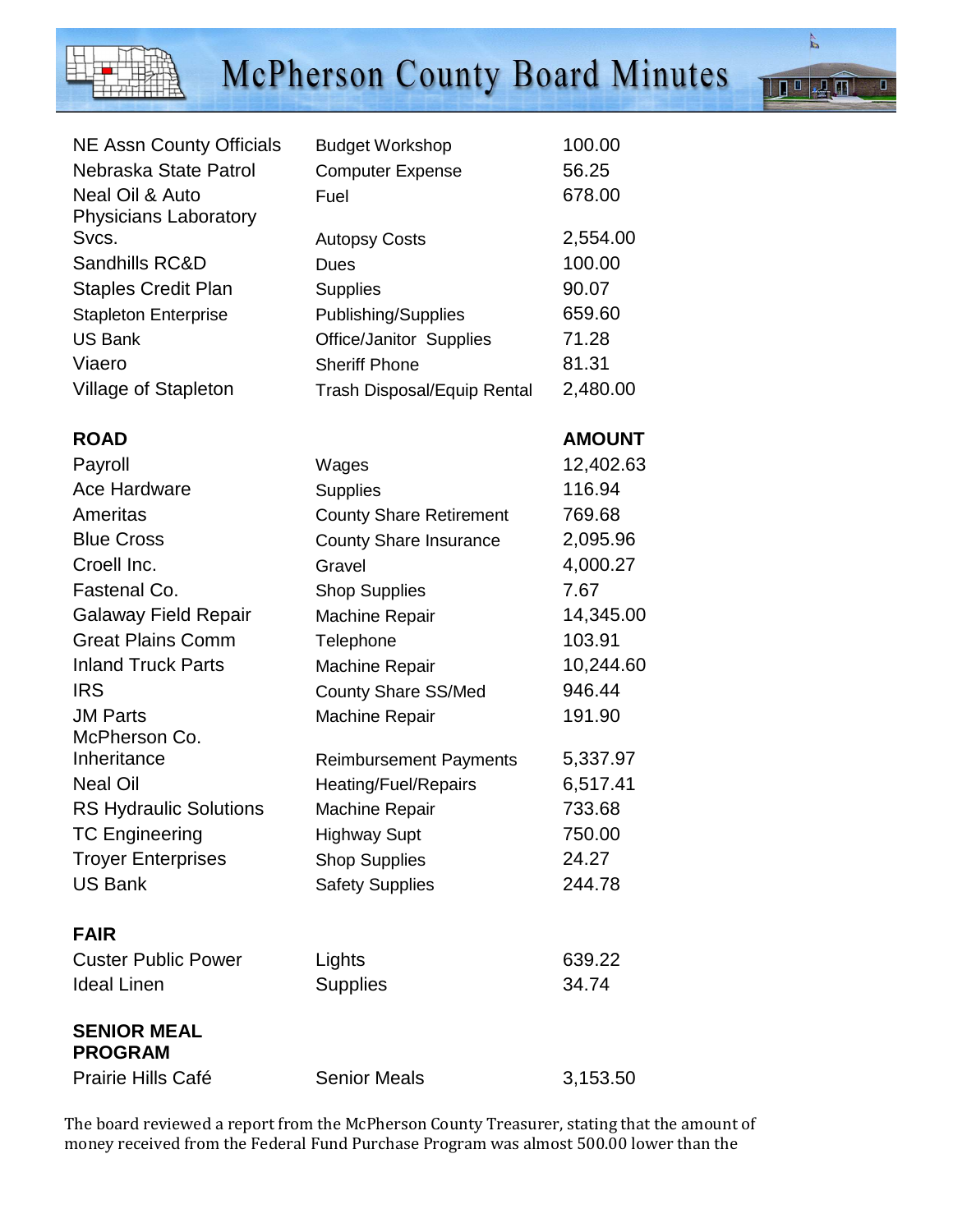r<br>E

 $\overline{\mathbf{p}}$ 



preliminary amount budgeted for.

At 9:30 AM, the commissioners conducted an interview with Chelsey McNutt, who had applied for the position of Miller Park Caretaker. Nason made a motion to appoint Chelsey McNutt to the position. The terms will remain the same as the previous year and will be reviewed in June. Arensdorf seconded. Voting Aye: Nason, Arensdorf and Bryant. Voting Nay: None.

The commissioners discussed roads with Ed Black. Ed reported that they have been hauling clay and gravel. All repairs on equipment have been completed.

Carl Rundback was present and there was further discussion on the Road Work Request which had been submitted for Tupper Drive. No decisions were made and the road has not been added to the road plan pending an Easement signed by the landowner.

Arensdorf made a motion to approve the Road Plan as presented by Nason. Bryant seconded. Voting Aye: Arensdorf, Bryant and Nason. Voting Nay: None.

At 10:30 AM, Dan Connell was present and addressed the board requesting the closure of Platt Street from the North right of way line of Fourth Street to the South right of way line of Third Street. This street is 100 ft. wide and is currently not in use. The board agreed to begin the required process for vacating this street. This includes sending letters to adjoining landowners and a public meeting which will be scheduled for May 11, 2022.

 Mr. Vanderheiden, Superintendent of McPherson County Schools, was present and stated that the school board has been contacted about this matter and has no objection to the request. The school is also an adjoining landowner in the request made last week, for closure of Platt Street, East of Block 30 and Fourth Street, North of Block 30. Mr. Vanderheiden stated that the school board also has no objection to vacating these streets. Both requests will be scheduled for public meeting on May 11, 2022.

A Safety Meeting was held. Those present were, Tom Werblow, John Bryant, Brett Nason, Jeff Arensdorf, Tom Burch, Kathy Hoberg and Ed Black. Tom Werblow provided information and flyers on Infectious Diseases and Blood Pathogens.

The board reviewed a proposal letter from Keith County Emergency Management/911 for Dispatch Service costs. The terms of the proposal are not final and will be reviewed again with representatives of Keith County Emergency Management/911.

The commissioners reviewed and signed the quarterly reports from the Sheriff and the Clerk. Kathy Hoberg, McPherson County Assessor, presented the board with the Reports and Opinions from the Property Tax Administrator. The level of value for Residential Real Property is 100%. The level of value for Commercial Real Property is 100% and the level of value for Agricultural Land in McPherson County is 69%. The opinion of the Property Tax Administrator is, McPherson County Assessor's quality of assessment meets generally accepted mass appraisal techniques and there were no recommendations made by the Administrator.

The Assessor presented a Report of Omitted Property for approval by the board. It had come to the Assessor's attention that the taxable value of the 50 x 100 building located on Parcel #600029735 had not been added to the total value of the parcel. Therefore, the taxable value of the building was not assessed on March 19, 2022. The commissioners approved and signed the report.

The commissioners were given a letter from the County Treasurer reporting that she has closed her Public Sale for 2020 Delinquent Property Taxes as of March 15, 2022. There was one Parcel for sale and no one showed up for the sale on March 7, 2022. Parcel #600001806 remains unsold for want of bidders.